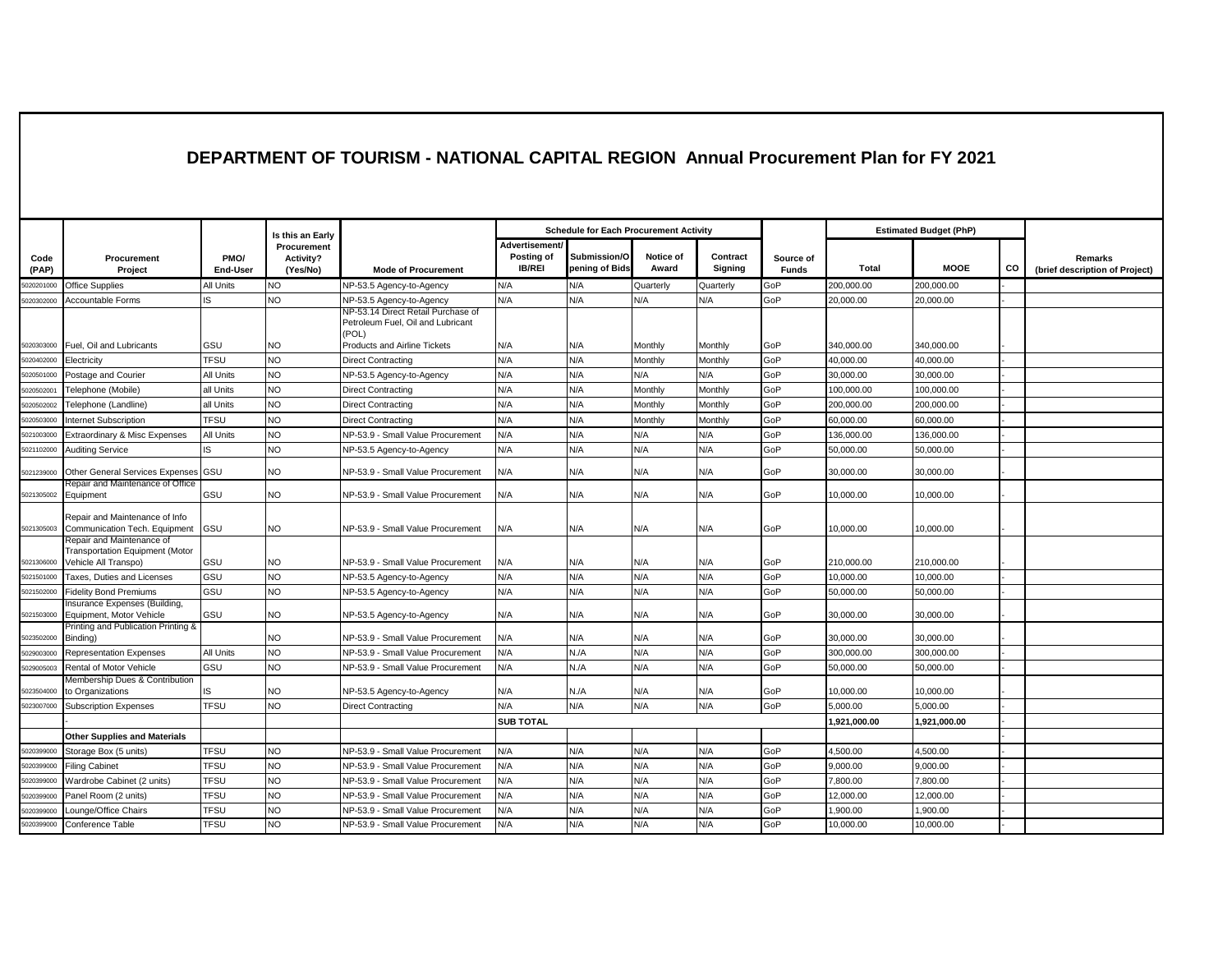| 5020399000 | aptop (2 units)                                                                | <b>TFSU</b>   | <b>NO</b> | Shopping                                         | N/A              | N/A | N/A      | N/A    | GoP | 160,000.00 | 160.000.00 |  |
|------------|--------------------------------------------------------------------------------|---------------|-----------|--------------------------------------------------|------------------|-----|----------|--------|-----|------------|------------|--|
| 5020399000 | 3-in-1 printer (3 units)                                                       | TFSU/GSU      | <b>NO</b> | Shopping                                         | N/A              | N/A | N/A      | N/A    | GoP | 15,000.00  | 15,000.00  |  |
| 5020399000 | Paper Trimmer                                                                  | <b>TFSU</b>   | NO        | NP-53.9 - Small Value Procurement                | N/A              | N/A | N/A      | N/A    | GoP | 3,900.00   | 3,900.00   |  |
| 5020399000 | Emergency Light (4 units)                                                      | <b>TFSU</b>   | NO.       | NP-53.9 - Small Value Procurement                | N/A              | N/A | N/A      | N/A    | GoP | 860.00     | 860.00     |  |
| 5020399000 | Magnetic White Board (2 units)                                                 | <b>TFSU</b>   | <b>NO</b> | NP-53.9 - Small Value Procurement                | N/A              | N/A | N/A      | N/A    | GoP | 4,500.00   | 4,500.00   |  |
| 5020399000 | Airpot                                                                         | <b>TFSU</b>   | NO.       | NP-53.9 - Small Value Procurement                | N/A              | N/A | N/A      | N/A    | GoP | 2,000.00   | 2,000.00   |  |
| 502039900  | Microwave                                                                      | <b>TFSU</b>   | NO        | NP-53.9 - Small Value Procurement                | N/A              | N/A | N/A      | N/A    | GoP | 5,000.00   | 5,000.00   |  |
| 502039900  | 32" T.V                                                                        | <b>TFSU</b>   | NO        | NP-53.9 - Small Value Procurement                | N/A              | N/A | N/A      | N/A    | GoP | 10,000.00  | 10,000.00  |  |
| 5020399000 | Fire Exit Signages (Glow in the<br>Dark) 2 units                               | <b>TFSU</b>   | NO        | NP-53.9 - Small Value Procurement                | N/A              | N/A | N/A      | N/A    | GoP | 1,600.00   | 1,600.00   |  |
| 5020399000 | Push/ Pull Signages (2pcs)                                                     | <b>TFSU</b>   | NO.       | NP-53.9 - Small Value Procurement                | N/A              | N/A | N/A      | N/A    | GoP | 600.00     | 600.00     |  |
| 5020399000 | Pillows (500.00)                                                               | <b>TFSU</b>   | <b>NO</b> | NP-53.9 - Small Value Procurement                | N/A              | N/A | N/A      | N/A    | GoP | 1,500.00   | 1,500.00   |  |
| 020399000  | Sleeping Mattress (1,500)x 3                                                   | <b>TFSU</b>   | NO        | NP-53.9 - Small Value Procurement                | N/A              | N/A | N/A      | N/A    | GoP | 1,500.00   | 1,500.00   |  |
|            |                                                                                |               |           |                                                  |                  |     |          |        |     |            |            |  |
| 5020399000 | Supply & delivery of drinking water All Units<br>Stamp Pad with inscription (3 |               | NO.       | NP-53.9 - Small Value Procurement                | N/A              | N/A | N/A      | N/A    | GoP | 6.000.00   | 6.000.00   |  |
| 020399000  | units)                                                                         | GSU/IS        | NO.       | NP-53.9 - Small Value Procurement                | N/A              | N/A | N/A      | N/A    | GoP | 6,500.00   | 6,500.00   |  |
| 5020399000 | Surge Protector                                                                | GSU/All Units | <b>NO</b> | NP-53.9 - Small Value Procurement                | N/A              | N/A | N/A      | N/A    | GoP | 5,000.00   | 5.000.00   |  |
| 5020399000 | UPS (3 units)                                                                  | GSU           | NO.       | Shopping                                         | N/A              | N/A | N/A      | N/A    | GoP | 9,000.00   | 9,000.00   |  |
| 5020399000 | Computer Head Seat with mic (5<br>pcs)                                         | TDD           | NO        | NP-53.9 - Small Value Procurement                | N/A              | N/A | N/A      | N/A    | GoP | 15,000.00  | 15,000.00  |  |
| 5020399000 | Wireless Microphone (2 mics/set) TDD                                           |               | NO.       | NP-53.9 - Small Value Procurement                | N/A              | N/A | N/A      | N/A    | GoP | 8,000.00   | 8,000.00   |  |
| 5020399000 | HDMI to VGA Adapter (3 units)                                                  | GSU           | NO        | NP-53.9 - Small Value Procurement                | N/A              | N/A | N/A      | N/A    | GoP | 15,000.00  | 15,000.00  |  |
|            | Tarpaulin/Signages                                                             | IS            | NO.       | NP-53.9 - Small Value Procurement                | N/A              | N/A | N/A      | N/A    | GoP | 6,000.00   | 6,000.00   |  |
|            |                                                                                | GSU/Finance/  |           |                                                  |                  |     |          |        |     |            |            |  |
| 5020399000 | Vault (4 units)                                                                | Cash          | NO        | NP-53.9 - Small Value Procurement                | N/A              | N/A | N/A      | N/A    | GoP | 20,000.00  | 20.000.00  |  |
| 5020101000 | Airline Ticket                                                                 | All Units     | NO        | NP-53.5 Agency-to-Agency                         | N/A              | N/A | N/A      | N/A    | GoP | 50,000.00  | 50,000.00  |  |
|            |                                                                                |               |           |                                                  | <b>SUB TOTAL</b> |     |          |        |     | 395,160.00 | 395,160.00 |  |
|            | <b>INTERNAL SERVICES (IS)</b>                                                  |               |           |                                                  |                  |     |          |        |     |            |            |  |
|            | SKILLS TRAINING PROGRAM<br>FOR DOT-NCR PERSONNEL                               |               |           |                                                  |                  |     |          |        |     |            |            |  |
|            | Continuing                                                                     |               |           |                                                  |                  |     |          |        |     |            |            |  |
|            | Education/Enhancement Seminar                                                  |               |           |                                                  |                  |     |          |        |     |            |            |  |
|            | for DOT-NCR Personnel under the                                                |               |           |                                                  |                  |     |          |        |     |            |            |  |
|            | Venue and meals (30 pax x                                                      |               |           | NP-53.10 Lease of Real Property and              |                  |     |          |        |     |            |            |  |
| 5020201000 | 1,500)<br>Training Materials/ Miscellaneous                                    | IS            | NO        | Venue                                            | N/A              | N/A | $Jun-21$ | Jun-21 | GoP | 45,000.00  | 45,000.00  |  |
| 5020201000 | Expenses                                                                       | IS            | NO        | Shopping                                         | N/A              | N/A | N/A      | N/A    | GoP | 5,100.00   | 5,100.00   |  |
|            |                                                                                |               |           | NP-53.6 Scientific, Scholarly, Artistic          |                  |     |          |        |     |            |            |  |
| 5020201000 | Speaker Honorarium                                                             | IS            | <b>NO</b> | Work, Exclusive Technology and<br>Media Services | N/A              | N/A | N/A      | N/A    | GoP | 9,600.00   | 9,600.00   |  |
| 5020201000 | <b>Communication Expense</b>                                                   | IS            | NO        | NP-53.9 - Small Value Procurement                | N/A              | N/A | N/A      | N/A    | GoP | 300.00     | 300.00     |  |
|            |                                                                                |               |           |                                                  | <b>SUB TOTAL</b> |     |          |        |     | 60.000.00  | 60,000.00  |  |
|            | GENDER AND DEVELOPMENT                                                         |               |           |                                                  |                  |     |          |        |     |            |            |  |
|            | (GAD) PROGRAMS AND                                                             |               |           |                                                  |                  |     |          |        |     |            |            |  |
|            | ADVOCACY PROGRAMS -                                                            |               |           |                                                  |                  |     |          |        |     |            |            |  |
|            | Women's Month Celebration                                                      |               |           |                                                  |                  |     |          |        |     |            |            |  |
| 5020201000 | Printing of T-shirt (75pcs x Php<br>550 @)                                     | IS            | NO.       | NP-53.9 - Small Value Procurement                | N/A              | N/A | N/A      | N/A    | GoP | 41.250.00  | 41.250.00  |  |
|            |                                                                                |               |           | NP-53.6 Scientific, Scholarly, Artistic          |                  |     |          |        |     |            |            |  |
| 5020201000 | Honoraria (1,200/hour x 4 hours)                                               | IS            | NO.       | Work, Exclusive Technology and<br>Media Services | N/A              | N/A | N/A      | N/A    | GoP | 4,800.00   | 4,800.00   |  |
| 5020201000 | Printing of Tarpaulin                                                          | IS            | NO        | NP-53.9 - Small Value Procurement                | N/A              | N/A | N/A      | N/A    | GoP | 3,650.00   | 3,650.00   |  |
| 5020201000 | Communication                                                                  | IS            | NO        | NP-53.9 - Small Value Procurement                | N/A              | N/A | N/A      | N/A    | GoP | 300.00     | 300.00     |  |
|            |                                                                                |               |           |                                                  |                  |     |          |        |     |            |            |  |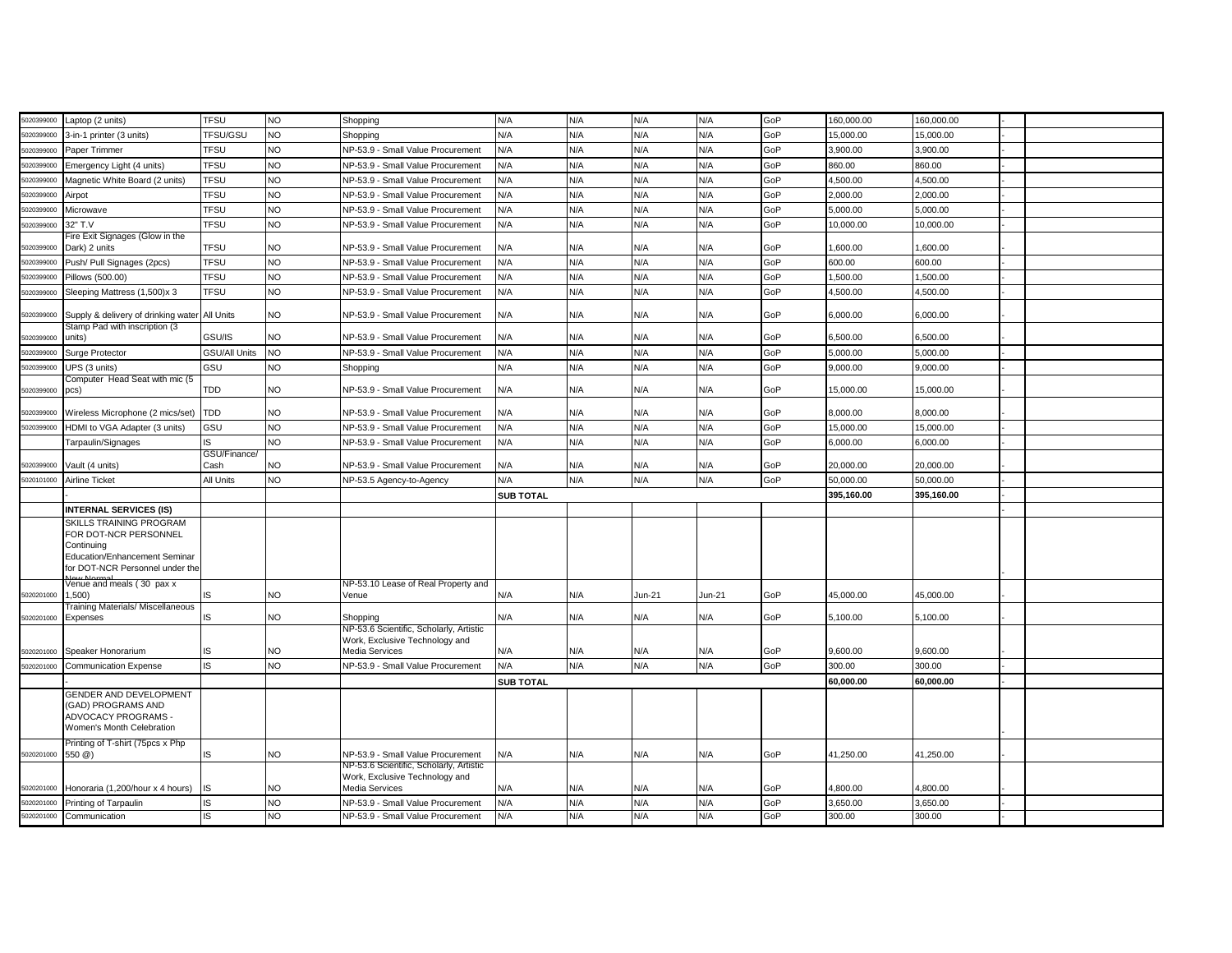|             |                                                                   |           |           |                                                                           | <b>SUB TOTAL</b> |           |               |                             |     | 50.000.00  | 50.000.00  |  |
|-------------|-------------------------------------------------------------------|-----------|-----------|---------------------------------------------------------------------------|------------------|-----------|---------------|-----------------------------|-----|------------|------------|--|
|             | Capability Building Program for                                   |           |           |                                                                           |                  |           |               |                             |     |            |            |  |
|             | <b>GAD Focal Point System</b><br>Personnel of NCR Regional Office |           |           |                                                                           |                  |           |               |                             |     |            |            |  |
|             | (Planning Workshop on                                             |           |           |                                                                           |                  |           |               |                             |     |            |            |  |
|             | Mainstreaming GAD in DOT-                                         |           |           |                                                                           |                  |           |               |                             |     |            |            |  |
|             | NCR's Work Program)<br>Meals (25 pax x Php 600/pax 3              |           |           |                                                                           |                  |           |               |                             |     |            |            |  |
| 5020201000  | days)                                                             | IS        | NO.       | NP-53.9 - Small Value Procurement                                         | N/A              | N/A       | May-21        | May-21                      | GoP | 45,000.00  | 45,000.00  |  |
|             | Training Materials/Miscellaneous                                  |           |           |                                                                           |                  |           |               |                             |     |            |            |  |
| 5020201000  | Expenses                                                          | IS        | NO        | NP-53.9 - Small Value Procurement                                         | N/A              | N/A       | N/A           | N/A                         | GoP | 5,900.00   | 5,900.00   |  |
|             | Honoraria (1,200/hour x 8 hours X                                 |           |           | NP-53.6 Scientific, Scholarly, Artistic<br>Work, Exclusive Technology and |                  |           |               |                             |     |            |            |  |
| 5020201000  | 3 days)                                                           | IS        | NO.       | Media Services                                                            | N/A              | N/A       | N/A           | N/A                         | GoP | 28,800.00  | 28,800.00  |  |
| 5020201000  | Communication/cell card                                           | IS        | NO        | NP-53.9 - Small Value Procurement                                         | N/A              | N/A       | N/A           | N/A                         | GoP | 300.00     | 300.00     |  |
|             |                                                                   |           |           |                                                                           | <b>SUB TOTAL</b> |           |               |                             |     | 80.000.00  | 80.000.00  |  |
|             |                                                                   |           |           |                                                                           |                  |           |               |                             |     |            |            |  |
|             | 18 Day Campaign to End Violence                                   |           |           |                                                                           |                  |           |               |                             |     |            |            |  |
|             | Against Women (VAW) and RA<br>10398 Series of 2012 declaring      |           |           |                                                                           |                  |           |               |                             |     |            |            |  |
|             | November 25th as National                                         |           |           |                                                                           |                  |           |               |                             |     |            |            |  |
|             | Consciousness Day for the                                         |           |           |                                                                           |                  |           |               |                             |     |            |            |  |
|             | Elimination of Violence Against                                   |           |           |                                                                           |                  |           |               |                             |     |            |            |  |
|             | Women and Children<br>Printing of T-shirt (100pcs x Php           |           |           |                                                                           |                  |           |               |                             |     |            |            |  |
| 5020201000  | 550 <sup>(2)</sup>                                                | IS        | NO        | NP-53.9 - Small Value Procurement                                         | N/A              | N/A       | N0v 2021      | Nov-21                      | GoP | 55,000.00  | 55,000.00  |  |
|             |                                                                   |           |           | NP-53.6 Scientific, Scholarly, Artistic                                   |                  |           |               |                             |     |            |            |  |
| 5020201000  | Honoraria (1,200/hour x 4 hours)                                  | <b>IS</b> | NO.       | Work, Exclusive Technology and<br>Media Services                          | N/A              | N/A       | N/A           | N/A                         | GoP | 4,800.00   | 4,800.00   |  |
|             |                                                                   |           |           |                                                                           |                  |           |               |                             |     |            |            |  |
|             | masks, hygiene kits & other<br>related promo materials (125 pcs.  |           |           |                                                                           |                  |           |               |                             |     |            |            |  |
| 5020201000  | x Php 500@)                                                       | IS        | NO.       | NP-53.9 - Small Value Procurement                                         | N/A              | N/A       | Nov-21        | N0v 2021                    | GoP | 62,500.00  | 62,500.00  |  |
|             | Miscellaneous Expenses(printing                                   |           |           |                                                                           |                  |           |               |                             |     |            |            |  |
| 5020201000  | of tarpaulin)                                                     | <b>IS</b> | NO.       | NP-53.9 - Small Value Procurement                                         | N/A              | N/A       | N/A           | N/A                         | GoP | 2.500.00   | 2.500.00   |  |
| 5020201000  | Communication (cell card)                                         | <b>IS</b> | NO.       | NP-53.9 - Small Value Procurement                                         | N/A              | N/A       | N/A           | N/A                         | GoP | 200.00     | 200.00     |  |
|             |                                                                   |           |           |                                                                           | <b>SUB TOTAL</b> |           |               |                             |     | 125.000.00 | 125.000.00 |  |
|             | Team Performance/Team<br><b>Building Program</b>                  |           |           |                                                                           |                  |           |               |                             |     |            |            |  |
|             | Venue and Meals (60 pax x                                         |           |           | NP-53.10 Lease of Real Property and                                       |                  |           |               |                             |     |            |            |  |
| 5020201000  | 2,700)                                                            | IS        | NO        | Venue                                                                     | N/A              | Oct-20    | Oct-20        | $Oct-20$                    | GoP | 162,000.00 | 162,000.00 |  |
| 5020201000  | Packed Meals (60 pax x 200)                                       | <b>IS</b> | NO        | NP-53.9 - Small Value Procurement                                         | N/A              | N/A       | N/A           | N/A                         | GoP | 12,000.00  | 12,000.00  |  |
| 5020201000  | <b>Transportation (Bus Rental)</b>                                | <b>IS</b> | NO        | NP-53.9 - Small Value Procurement                                         | N/A              | N/A       | N/A           | Oct-20                      | GoP | 30,000.00  | 30,000.00  |  |
| 5020201000  | Jniform T-Shirts (70 PAX X550)                                    | <b>IS</b> | NO        | NP-53.9 - Small Value Procurement                                         | N/A              | N/A       | N/A           | $Oct-20$                    | GoP | 38,500.00  | 38,500.00  |  |
| 5020201000  | <b>Bottled water</b>                                              | IS        | <b>NO</b> | NP-53.9 - Small Value Procurement                                         | N/A              | N/A       | N/A           | N/A                         | GoP | 3,600.00   | 3,600.00   |  |
| 5020201000  | Communication (cell card)                                         | <b>IS</b> | NO        | NP-53.9 - Small Value Procurement                                         | N/A              | N/A       | N/A           | N/A                         | GoP | 300.00     | 300.00     |  |
|             | expenses                                                          |           |           |                                                                           |                  |           |               |                             |     |            |            |  |
|             | (Communication/Contingency                                        |           |           |                                                                           |                  |           |               |                             |     |            |            |  |
| 5020201000  | Fund)                                                             | IS        | NO.       | NP-53.9 - Small Value Procurement                                         | <b>N/A</b>       | N/A       | N/A           | N/A                         | GoP | 3,600.00   | 3,600.00   |  |
|             |                                                                   |           |           |                                                                           | <b>SUB TOTAL</b> |           |               |                             |     | 250.000.00 | 250.000.00 |  |
|             | <b>TOURISM DEVELOPMENT</b><br><b>DIVISION (TRD)</b>               |           |           |                                                                           |                  |           |               |                             |     |            |            |  |
|             | <b>Local Tourism Planning</b>                                     |           |           |                                                                           |                  |           |               |                             |     |            |            |  |
|             | <b>Activities under the New</b>                                   |           |           |                                                                           |                  |           |               |                             |     |            |            |  |
|             | Normal, Local Tourism                                             | TDD       | NO.       |                                                                           |                  |           |               |                             |     |            |            |  |
|             | . Meals -AM/ PM Snacks<br>100/snack x 2 x 50 pax x 3 days         |           |           |                                                                           | March/May/June/  |           |               | March/May/Jun March/May/Jun |     |            |            |  |
| 50299050 00 | Lunch 400/pax x 50 pax x 3 days TDD                               |           | NO.       | NP-53.9 - Small Value Procurement                                         | August           | N/A       | e/August      | e/August                    | GoP | 360,000.00 | 360,000.00 |  |
|             | II. Transportation(Van hire) 6                                    |           |           |                                                                           |                  |           | March/May/Jun | March/May/Jur               |     |            |            |  |
| 5029005003  | days 1 unit per day                                               | TDD       | NO        | NP-53.9 - Small Value Procurement                                         | NA               | <b>NA</b> | e/August      | e/August                    | GoP | 48,000.00  | 48,000.00  |  |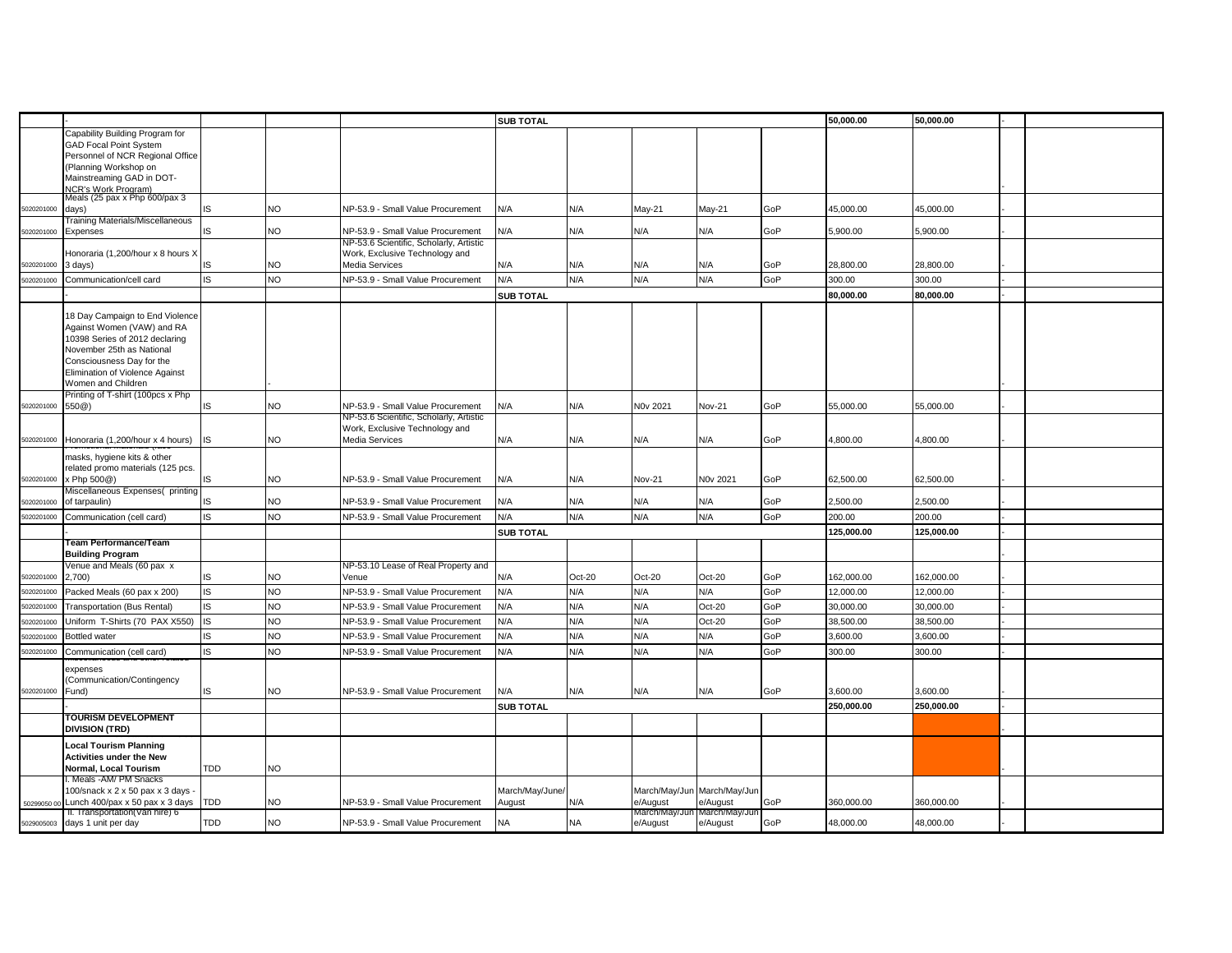|                      | III. Office Supplies Certificates,                                  |            |           |                                   |                  |     |     |     |     |            |            |  |
|----------------------|---------------------------------------------------------------------|------------|-----------|-----------------------------------|------------------|-----|-----|-----|-----|------------|------------|--|
|                      | computer ink, bond paper, ballpen,                                  |            |           |                                   |                  |     |     |     |     |            |            |  |
| 6020201000           | kits                                                                | TDD        | NO        | NP-53.9 - Small Value Procurement | N/A              | N/A | N/A | N/A | GoP | 22,400.00  | 22,400.00  |  |
|                      | IV. Communicaton Expenses and                                       |            |           |                                   |                  |     |     |     |     |            |            |  |
| 5020502000           | Contigency Fund                                                     | TDD        | <b>NO</b> | NP-53.9 - Small Value Procurement | N/A              | N/A | N/A | N/A | GoP | 9,600.00   | 9,600.00   |  |
|                      |                                                                     |            |           |                                   | <b>SUB TOTAL</b> |     |     |     |     | 440,000.00 | 440,000.00 |  |
|                      | <b>Stakeholders: Consulvative</b>                                   |            |           |                                   |                  |     |     |     |     |            |            |  |
|                      | <b>Meetings-Convergence</b>                                         |            |           |                                   |                  |     |     |     |     |            |            |  |
|                      | Programs with other                                                 |            |           |                                   |                  |     |     |     |     |            |            |  |
|                      | government agencies on                                              |            |           |                                   |                  |     |     |     |     |            |            |  |
|                      | tourism development under the<br>new normal Convergence             |            |           |                                   |                  |     |     |     |     |            |            |  |
|                      | Programs with other                                                 |            |           |                                   |                  |     |     |     |     |            |            |  |
|                      | government agencies on                                              |            |           |                                   |                  |     |     |     |     |            |            |  |
|                      |                                                                     |            |           |                                   |                  |     |     |     |     |            |            |  |
|                      | I.Meals -AM/PM Snack 500/snack                                      |            |           |                                   |                  |     |     |     |     |            |            |  |
|                      | x 2 x 50 pax x 4 days Php                                           |            |           |                                   |                  |     |     |     |     |            |            |  |
|                      | 180,000.00 OR II. Lunch/ Dinner                                     |            |           |                                   | March/July/Oct/D |     |     |     |     |            |            |  |
|                      | 1000/px x 50 pax x 4 runs                                           | <b>TDD</b> | <b>NO</b> | NP-53.9 - Small Value Procurement | ec.              | N/A | N/A | N/A | GoP | 200,000.00 | 200,000.00 |  |
|                      |                                                                     |            |           |                                   | <b>SUB TOTAL</b> |     |     |     |     | 200,000.00 | 200,000.00 |  |
|                      | <b>Tourism Statistics Mentoring</b>                                 |            |           |                                   |                  |     |     |     |     |            |            |  |
|                      | and Data Gathering                                                  |            |           |                                   |                  |     |     |     |     |            |            |  |
|                      | Subscription to Online Meeting                                      |            |           |                                   |                  |     |     |     |     |            |            |  |
|                      | Platform, inluding additional host,                                 |            |           |                                   |                  |     |     |     |     |            |            |  |
|                      | rooms and other meeting add ons                                     |            |           |                                   |                  |     |     |     |     |            |            |  |
|                      | like breakout room and cloud                                        |            |           |                                   |                  |     |     |     |     |            |            |  |
| 5021199000           | storage (4 months)                                                  | TDD        | <b>NO</b> | NP-53.9 - Small Value Procurement | N/A              | N/A | N/A | N/A | GoP | 20,000.00  | 20,000.00  |  |
|                      | IEC: Graphic Design. Infographics                                   |            |           |                                   |                  |     |     |     |     |            |            |  |
| 5021199000           | and Art Cards                                                       | TDD        | <b>NO</b> | NP-53.9 - Small Value Procurement | N/A              | N/A | N/A | N/A | N/A | 20,000.00  | 20,000.00  |  |
| 029900100            | Social Media Boosting                                               | TDD        | <b>NO</b> | NP-53.9 - Small Value Procurement | N/A              | N/A | N/A | N/A | N/A | 9,000.00   | 9,000.00   |  |
|                      |                                                                     |            |           |                                   |                  |     |     |     |     |            |            |  |
|                      | Office Supplies (2 units) 2-4TB                                     |            |           |                                   |                  |     |     |     |     |            |            |  |
|                      | External Hard Drive for Digital File                                |            |           |                                   |                  |     |     |     |     |            |            |  |
|                      | Storage for regional tourism<br>statistics data bank, recording of  |            |           |                                   |                  |     |     |     |     |            |            |  |
| 5020201000           | online trainings and meetings                                       | TDD        | <b>NO</b> | NP-53.9 - Small Value Procurement | N/A              | N/A | N/A | N/A | N/A | 12,000.00  | 12,000.00  |  |
|                      | Communication Expense -Mobile -                                     |            |           |                                   |                  |     |     |     |     |            |            |  |
| 5020502001           | Internet Expense                                                    | TDD        | <b>NO</b> | NP-53.9 - Small Value Procurement | N/A              | N/A | N/A | N/A | N/A | 19,000.00  | 19,000.00  |  |
|                      |                                                                     |            |           |                                   | <b>SUB TOTAL</b> |     |     |     |     | 80,000.00  | 80,000.00  |  |
|                      |                                                                     |            |           |                                   |                  |     |     |     |     |            |            |  |
|                      |                                                                     |            |           |                                   |                  |     |     |     |     |            |            |  |
|                      | Soul Circuit Development                                            |            |           |                                   |                  |     |     |     |     |            |            |  |
|                      | (Cultural and Heritage, Sun and<br><b>Beach and Cruise Tourism)</b> |            |           |                                   |                  |     |     |     |     |            |            |  |
|                      | Vehicle Hire (NCR -P8,000 X 2 X                                     |            |           |                                   |                  |     |     |     |     |            |            |  |
| 5029005003           | 1)                                                                  | TDD        | <b>NO</b> | NP-53.9 - Small Value Procurement | N/A              | N/A | N/A | N/A | GoP | 16,000.00  | 16.000.00  |  |
|                      |                                                                     |            |           |                                   |                  |     |     |     |     |            |            |  |
|                      | Boat Rental inclusive of terminal                                   |            |           |                                   |                  |     |     |     |     |            |            |  |
|                      | fee and port fee - Manila                                           |            |           |                                   |                  |     |     |     |     |            |            |  |
|                      | Corregidor (125,000) Corregidor -                                   |            |           |                                   |                  |     |     |     |     |            |            |  |
| 5029005003           | Camaya (160,000) Camaya Coast<br>- MOA Esplanade (160,000)          | TDD        | <b>NO</b> | NP-53.9 - Small Value Procurement | N/A              | N/A | N/A | N/A | GoP | 445,000.00 | 445,000.00 |  |
|                      | Onboard boat Drinks and Snacks                                      |            |           |                                   |                  |     |     |     |     |            |            |  |
| 50299050 00          | (P800/PERSON X 40 PAX X                                             | TDD        | <b>NO</b> | NP-53.9 - Small Value Procurement | N/A              | N/A | N/A | N/A | GoP | 96,000.00  | 96,000.00  |  |
|                      |                                                                     |            |           |                                   |                  |     |     |     |     |            |            |  |
|                      | Meeting Meals - Breakfast day 1<br>P500x 40 (20,000) incentivized   |            |           |                                   |                  |     |     |     |     |            |            |  |
|                      | meals Manila Lunch / dinner                                         |            |           |                                   |                  |     |     |     |     |            |            |  |
|                      | P2,000X (80,000) bottled Water                                      |            |           |                                   |                  |     |     |     |     |            |            |  |
| 50299050 00 (P6,000) |                                                                     | TDD        | <b>NO</b> | NP-53.9 - Small Value Procurement | N/A              | N/A | N/A | N/A | GoP | 106,000.00 | 106,000.00 |  |
|                      |                                                                     |            |           |                                   |                  |     |     |     |     |            |            |  |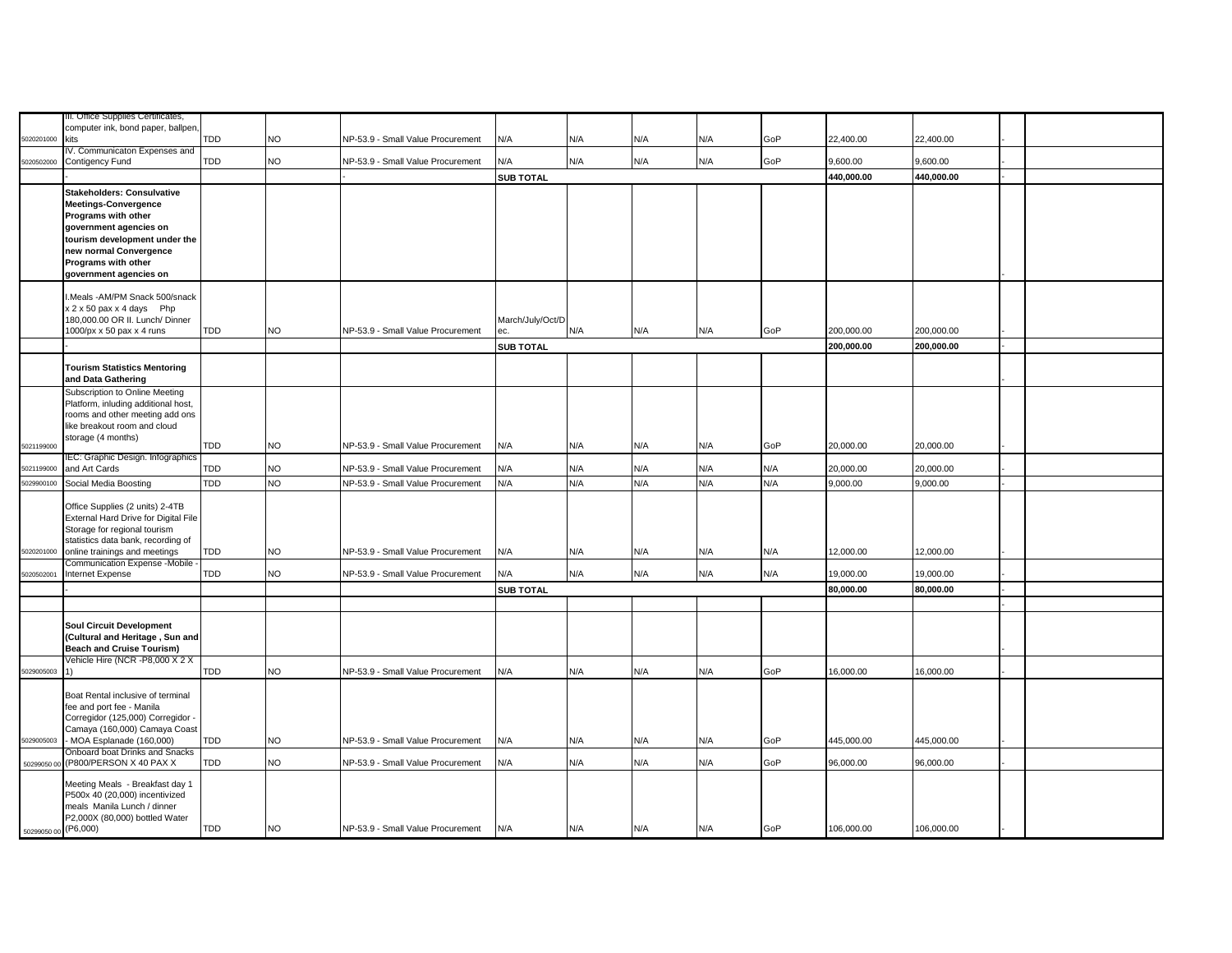|             | Regional Product Sampling                                               |            |           |                                   |                  |     |     |            |     |            |            |  |
|-------------|-------------------------------------------------------------------------|------------|-----------|-----------------------------------|------------------|-----|-----|------------|-----|------------|------------|--|
| 5029903000  | (1,000/pax x 40 pax                                                     | <b>TDD</b> | NO        | NP-53.9 - Small Value Procurement | N/A              | N/A | N/A | N/A        | GoP | 40.000.00  | 40.000.00  |  |
|             | Swab Test (Pre departue/Post                                            |            |           |                                   |                  |     |     |            |     |            |            |  |
| 5021199000  | departure) P 4,000 X 20 PAX X 2 TDD<br>Health Travel Insurance 1.800/10 |            | NO.       | NP-53.9 - Small Value Procurement | N/A              | N/A | N/A | N/A        | GoP | 160,000.00 | 160,000.00 |  |
| 5029903000  | person package x 4                                                      | <b>TDD</b> | NO.       | NP-53.9 - Small Value Procurement | N/A              | N/A | N/A | N/A        | GoP | 7,200.00   | 7,200.00   |  |
|             | Contingency & communication                                             |            |           |                                   |                  |     |     |            |     |            |            |  |
|             | (office supplies/ink/tarpaulins/call                                    |            |           |                                   |                  |     |     |            |     |            |            |  |
| 5020201000  | cards)                                                                  | <b>TDD</b> | NO        | NP-53.9 - Small Value Procurement | N/A              | N/A | N/A | N/A        | GoP | 29,800.00  | 29,800.00  |  |
|             |                                                                         |            |           |                                   | <b>SUB TOTAL</b> |     |     |            |     | 900,000.00 | 900,000.00 |  |
|             | Pasig River Cruise Hop On Hop                                           |            |           |                                   |                  |     |     |            |     |            |            |  |
|             | Off (Cruise Tourism)                                                    |            |           |                                   |                  |     |     |            |     |            |            |  |
|             | Food and Drinks (P 1,500 x 50<br>persons)                               | <b>TDD</b> | NO        | NP-53.9 - Small Value Procurement | N/A              | N/A | N/A | N/A        | GoP | 75,000.00  | 75,000.00  |  |
| 50299050 0  | Virtual Launch (events                                                  |            |           |                                   |                  |     |     |            |     |            |            |  |
| 5021199000  | managemet fee)                                                          | <b>TDD</b> | <b>NO</b> | NP-53.9 - Small Value Procurement | N/A              | N/A | N/A | N/A        | GoP | 145,000.00 | 145,000.00 |  |
|             | Vehicle Rental (P8,000/van x 2                                          |            |           |                                   |                  |     |     |            |     |            |            |  |
| 5029005003  | vans x 2 days)                                                          | <b>TDD</b> | NO        | NP-53.9 - Small Value Procurement | N/A              | N/A | N/A | N/A        | GoP | 32,000.00  | 32,000.00  |  |
|             | Promotions (social media/PR)                                            |            |           |                                   |                  |     |     |            |     |            |            |  |
| 6029900100  | P50,000 for FB/Instagram<br>Tour Guide (P4,000 x 1 tour guide           | <b>TDD</b> | NO        | NP-53.9 - Small Value Procurement | N/A              | N/A | N/A | N/A        | GoP | 50,000.00  | 50,000.00  |  |
| 5021199000  | x <sub>2</sub>                                                          | <b>TDD</b> | NO        | NP-53.9 - Small Value Procurement | N/A              | N/A | N/A | N/A        | GoP | 8,000.00   | 8.000.00   |  |
|             | Coordination Meetings (P                                                |            |           |                                   |                  |     |     |            |     |            |            |  |
| 50299050 00 | 1,000/pax x 20 pax)                                                     | <b>TDD</b> | NO        | NP-53.9 - Small Value Procurement | N/A              | N/A | N/A | N/A        | GoP | 60,000.00  | 60,000.00  |  |
|             | Pre-launch tour simulation                                              |            |           |                                   |                  |     |     |            |     |            |            |  |
| 5021199000  | (P1,000/pax x 30 pax)                                                   | <b>TDD</b> | NO        | NP-53.9 - Small Value Procurement | N/A              | N/A | N/A | N/A        | GoP | 30,000.00  | 30,000.00  |  |
| 5029903000  | Regional Product Sampling (P<br>1,000/PAX X 75 PAX)                     | <b>TDD</b> | NO        | NP-53.9 - Small Value Procurement | N/A              | N/A | N/A | N/A        | GoP | 75,000.00  | 75,000.00  |  |
|             |                                                                         |            | <b>NO</b> |                                   |                  |     |     |            |     |            |            |  |
| 6020399000  | Contingency                                                             | <b>TDD</b> |           | NP-53.9 - Small Value Procurement | N/A              | N/A | N/A | N/A        | GoP | 25,000.00  | 25,000.00  |  |
|             |                                                                         |            |           |                                   | <b>SUB TOTAL</b> |     |     |            |     | 500,000.00 | 500,000.00 |  |
|             | Participation to travel fairs,                                          |            |           |                                   |                  |     |     |            |     |            |            |  |
|             | tourism exhibits, business                                              |            |           |                                   |                  |     |     |            |     |            |            |  |
|             | missions, travel trade and other                                        |            |           |                                   |                  |     |     |            |     |            |            |  |
|             | tourism related activities:                                             |            |           |                                   |                  |     |     |            |     |            |            |  |
|             | <b>PHITEX</b>                                                           |            |           |                                   |                  |     |     |            |     |            |            |  |
|             |                                                                         |            |           |                                   |                  |     |     |            |     |            |            |  |
| 5029005003  | Vehicle Rental (P 6,000 X 3 days) TDD                                   |            | <b>NO</b> | NP-53.9 - Small Value Procurement | N/A              | N/A | N/A | N/A        | GoP | 18,000.00  | 18,000.00  |  |
| 5029903000  | Regional Food Sampling<br>(P20/pack x 100 packs x 3 days)               | <b>TDD</b> | NO        | NP-53.9 - Small Value Procurement | N/A              | N/A | N/A | <b>V/A</b> | GoP | 6,000.00   | 6,000.00   |  |
|             | Meal Meetings (P800 X 4 pax x 3                                         |            |           |                                   |                  |     |     |            |     |            |            |  |
| 50299050 0  | meetings)                                                               | <b>TDD</b> | NO        | NP-53.9 - Small Value Procurement | N/A              | N/A | N/A | N/A        | GoP | 9,600.00   | 9,600.00   |  |
|             | <b>MICECON</b>                                                          | <b>TDD</b> | <b>NO</b> |                                   |                  |     |     |            |     |            |            |  |
|             | Vehicle Rental (Pp 6,000 x 2                                            |            |           |                                   |                  |     |     |            |     |            |            |  |
| 5029005003  | days)                                                                   | <b>TDD</b> | NO.       | NP-53.9 - Small Value Procurement | N/A              | N/A | N/A | N/A        | GoP | 12,000.00  | 12,000.00  |  |
|             | Meal Meetings (800 x 4 x 2                                              |            |           |                                   |                  |     |     |            |     |            |            |  |
| 502990500   | meetings)                                                               | <b>TDD</b> | <b>NO</b> | NP-53.9 - Small Value Procurement | N/A              | N/A | N/A | N/A        | GoP | 6,400.00   | 6,400.00   |  |
|             | <b>TPP Tourism Fair</b>                                                 |            |           |                                   |                  |     |     |            |     |            |            |  |
| 5029903000  | Regional Product Sampling (P50<br>$x50 \times 2$ days)                  |            | NO        | NP-53.9 - Small Value Procurement | N/A              | N/A | N/A | N/A        | GoP | 5,000.00   | 5,000.00   |  |
|             | Meals meetings (P800 x 5 pax x 1                                        |            |           |                                   |                  |     |     |            |     |            |            |  |
| 502990500   | meeting)                                                                |            | NO        | NP-53.9 - Small Value Procurement | N/A              | N/A | N/A | N/A        | GoP | 4,000.00   | 4,000.00   |  |
| 6029005003  | Vehicle Hire (P6,000X 2 days)                                           |            | <b>NO</b> | NP-53.9 - Small Value Procurement | N/A              | N/A | N/A | N/A        | GoP | 12,000.00  | 12,000.00  |  |
|             | <b>CPTA MEETING</b>                                                     |            | NO        |                                   |                  |     |     |            |     |            |            |  |
|             | Meal Meetings (800 x 4 pax x 2                                          |            |           |                                   |                  |     |     |            |     |            |            |  |
| 50299050    | meetings)                                                               | <b>TDD</b> | NO        | NP-53.9 - Small Value Procurement | N/A              | N/A | N/A | N/A        | GoP | 6,400.00   | 6,400.00   |  |
| 5020502001  | Cell Cards                                                              | <b>TDD</b> | <b>NO</b> | NP-53.9 - Small Value Procurement | N/A              | N/A | N/A | N/A        | GoP | 600.00     | 600.00     |  |
|             |                                                                         |            |           |                                   | <b>SUB TOTAL</b> |     |     |            |     | 80.000.00  | 80.000.00  |  |
|             | <b>INFORMATION, EDUCATION,</b>                                          |            |           |                                   |                  |     |     |            |     |            |            |  |
|             | <b>COMMUNICATION (IEC)</b>                                              |            |           |                                   |                  |     |     |            |     |            |            |  |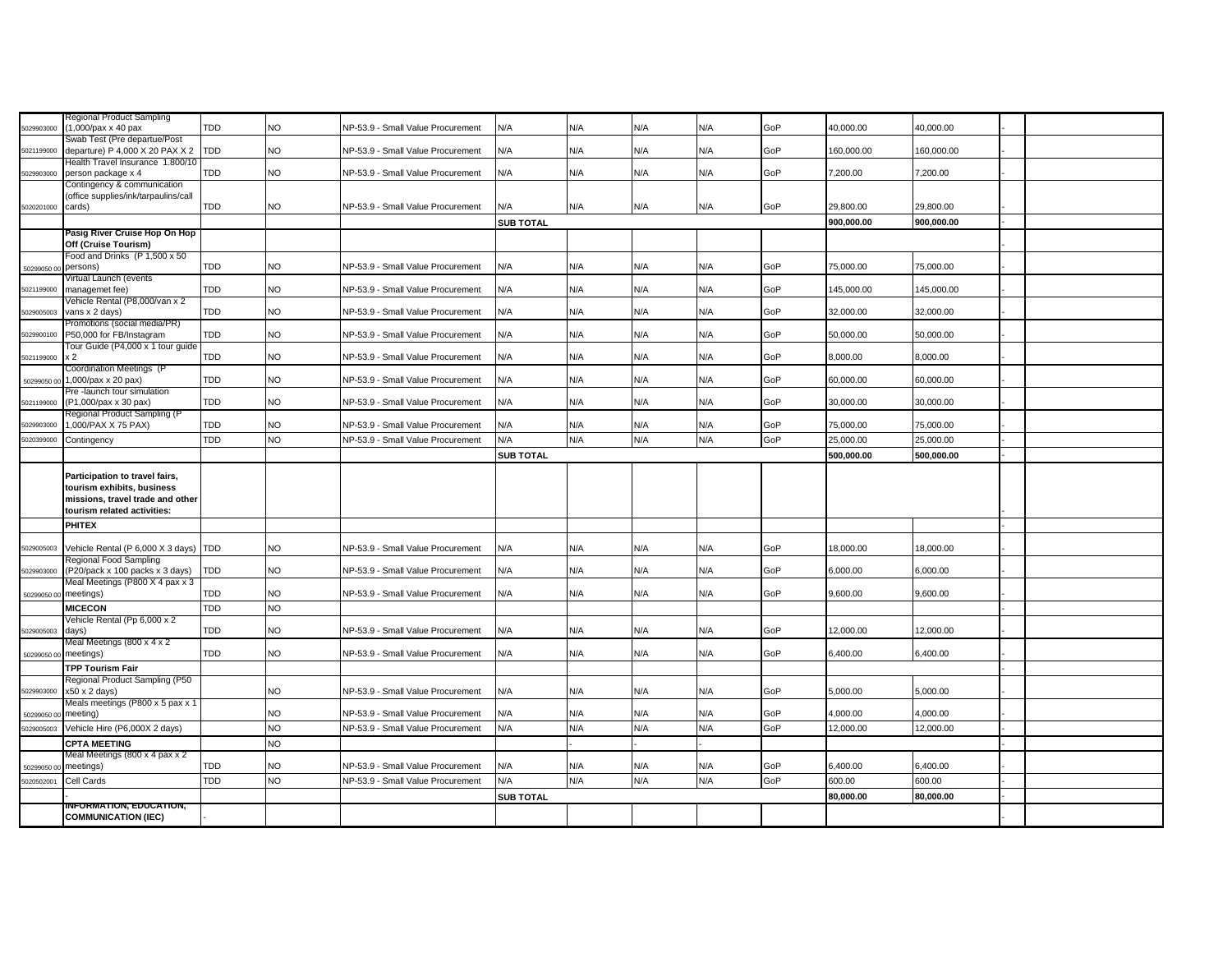|             | Social Media Promotions (FB                                                                                                                                                                     |     |           |                                                                                             |                  |     |     |            |     |            |            |  |
|-------------|-------------------------------------------------------------------------------------------------------------------------------------------------------------------------------------------------|-----|-----------|---------------------------------------------------------------------------------------------|------------------|-----|-----|------------|-----|------------|------------|--|
| 5029900100  | sponsored Ad Placement)<br>Zoom Subscription (P10,000 x 8                                                                                                                                       | TDD | NO.       | NP-53.9 - Small Value Procurement                                                           | N/A              | N/A | N/A | May-Dec21  | GoP | 320,000.00 | 320,000.00 |  |
| 5029900100  | months)                                                                                                                                                                                         | TDD | NO        | NP-53.9 - Small Value Procurement                                                           | N/A              | N/A | N/A | May-Dec21  | GoP | 80,000.00  | 80,000.00  |  |
|             |                                                                                                                                                                                                 |     |           |                                                                                             | <b>SUB TOTAL</b> |     |     |            |     | 400,000.00 | 400,000.00 |  |
|             | Organizing and Hosting of<br>cultural, educational activities<br>for group tours, international<br>delegates and DOT guests<br>1. Support to CPTA Hosting                                       |     |           |                                                                                             |                  |     |     |            |     |            |            |  |
|             | Meeting meals(1000 x 30 x 2<br>50299050 00 meals x 2days)                                                                                                                                       | TRD | NO.       | NP-53.9 - Small Value Procurement                                                           | N/A              | N/A | N/A | Oct-Dec21  | GoP | 120,000.00 | 120,000.00 |  |
|             | 50299050 00 Venue Rntal (P 50,000 X 2 days)                                                                                                                                                     | TRD | NO        | NP-53.10 Lease of Real Property and<br>Venue                                                | N/A              | N/A | N/A | Oct-dec.21 | GoP | 100,000.00 | 100,000.00 |  |
| 6029005003  | Vehicle Rental (P8,000 x 2days x<br>3 vans)                                                                                                                                                     | TRD | NO        | NP-53.9 - Small Value Procurement                                                           | N/A              | N/A | N/A | N/A        | GoP | 48,000.00  | 48,000.00  |  |
| 5020399000  | Contingency                                                                                                                                                                                     | TRD | NO        | NP-53.9 - Small Value Procurement                                                           | N/A              | N/A | N/A | N/A        | GoP | 32,000.00  | 32,000.00  |  |
|             |                                                                                                                                                                                                 |     |           |                                                                                             | <b>SUB TOTAL</b> |     |     |            |     | 300,000.00 | 300,000.00 |  |
|             | Technical Visits/Exposure tours TDD                                                                                                                                                             |     |           |                                                                                             |                  |     |     |            |     |            |            |  |
| 5029005003  | Vehicle Rental (8,000 X 2days x 2<br>vans)                                                                                                                                                      | TDD | NO        | NP-53.9 - Small Value Procurement                                                           | N/A              | N/A | N/A | N/A        | GoP | 32,000.00  | 32,000.00  |  |
| 50299050 00 | Meals (P1,000 x 2 days x 10 pax x<br>(2)                                                                                                                                                        | TDD | NO        | NP-53.9 - Small Value Procurement                                                           | N/A              | N/A | N/A | N/A        | GoP | 40,000.00  | 40,000.00  |  |
| 5029903000  | Regional Product Sampling (P500<br>$X$ 10pax)                                                                                                                                                   | TDD | NO        | NP-53.9 - Small Value Procurement                                                           | N/A              | N/A | N/A | N/A        | GoP | 5,000.00   | 5,000.00   |  |
| 5029005003  | Contingency (RT PCR,<br>Communication, etc)                                                                                                                                                     | TDD | <b>NO</b> | NP-53.9 - Small Value Procurement                                                           | N/A              | N/A | N/A | N/A        | GoP | 62,000.00  | 62,000.00  |  |
|             |                                                                                                                                                                                                 |     |           |                                                                                             | <b>SUB TOTAL</b> |     |     |            |     | 139,000.00 | 139,000.00 |  |
|             | <b>Capability Building Seminar for</b><br>LGUs (4 LGUs) 3 days run<br>P60,000/run                                                                                                               |     |           |                                                                                             |                  |     |     |            |     |            |            |  |
| 5029005003  | Vehicle Hire P 2,852(p 1,426 -<br>one way rate x 2) x1 unit x 3 days<br>(pick up and drop only)                                                                                                 | TDD | <b>NO</b> | NP-53.9 - Small Value Procurement                                                           | N/A              | N/A | N/A | N/A        | GoP | 34,224.00  | 34,224.00  |  |
| 5021199000  | Speaker's Honorarium P<br>1,200/HR X 24 HRS (3 days)                                                                                                                                            | TDD | NO        | NP-53.6 Scientific, Scholarly, Artistic<br>Work, Exclusive Technology and<br>Media Services | N/A              | N/A | N/A | N/A        | GoP | 115,200.00 | 115,200.00 |  |
| 5020502001  | Communication                                                                                                                                                                                   | TDD | NO        | NP-53.9 - Small Value Procurement                                                           | N/A              | N/A | N/A | N/A        | GoP | 1,200.00   | 1,200.00   |  |
|             | Meals (Speaker's & Facilatators)<br>P 200 (am snacks) x 6 persons x<br>3 days = P3,600; 200 (pm snacks)<br>$x 6$ persons $x 3$ days = P3,600; P<br>50299050 00 400 (lunch) x 6 persons x 3 days | TDD | NO.       | NP-53.9 - Small Value Procurement                                                           | N/A              | N/A | N/A | N/A        | GoP | 57,600.00  | 57,600.00  |  |
| 5020201000  | Office supplies (ink,ball pens,<br>notebook, ID holder, badge,<br>lanyard, parchment paper, bottled<br>water health & safety<br>essentials(alcohol/tissue)                                      | TDD | NO.       | NP-53.9 - Small Value Procurement                                                           | N/A              | N/A | N/A | N/A        | GoP | 19,327.04  | 19,327.04  |  |
|             | Miacellaneous Expense (on the                                                                                                                                                                   |     |           |                                                                                             |                  |     |     |            |     |            |            |  |
| 5029903000  | spot printing expenses, etc)                                                                                                                                                                    | TDD | <b>NO</b> | NP-53.9 - Small Value Procurement                                                           | N/A              | N/A | N/A | N/A        | GoP | 448.96     | 448.96     |  |
| 5020399000  | Disaster Risk Preparedness Fund<br>Contingency Fund)                                                                                                                                            | TDD | <b>NO</b> | NP-53.9 - Small Value Procurement                                                           | N/A              | N/A | N/A | N/A        | GoP | 12,000.00  | 12,000.00  |  |
|             |                                                                                                                                                                                                 |     |           |                                                                                             | <b>SUB TOTAL</b> |     |     |            | GoP | 240,000.00 | 240,000.00 |  |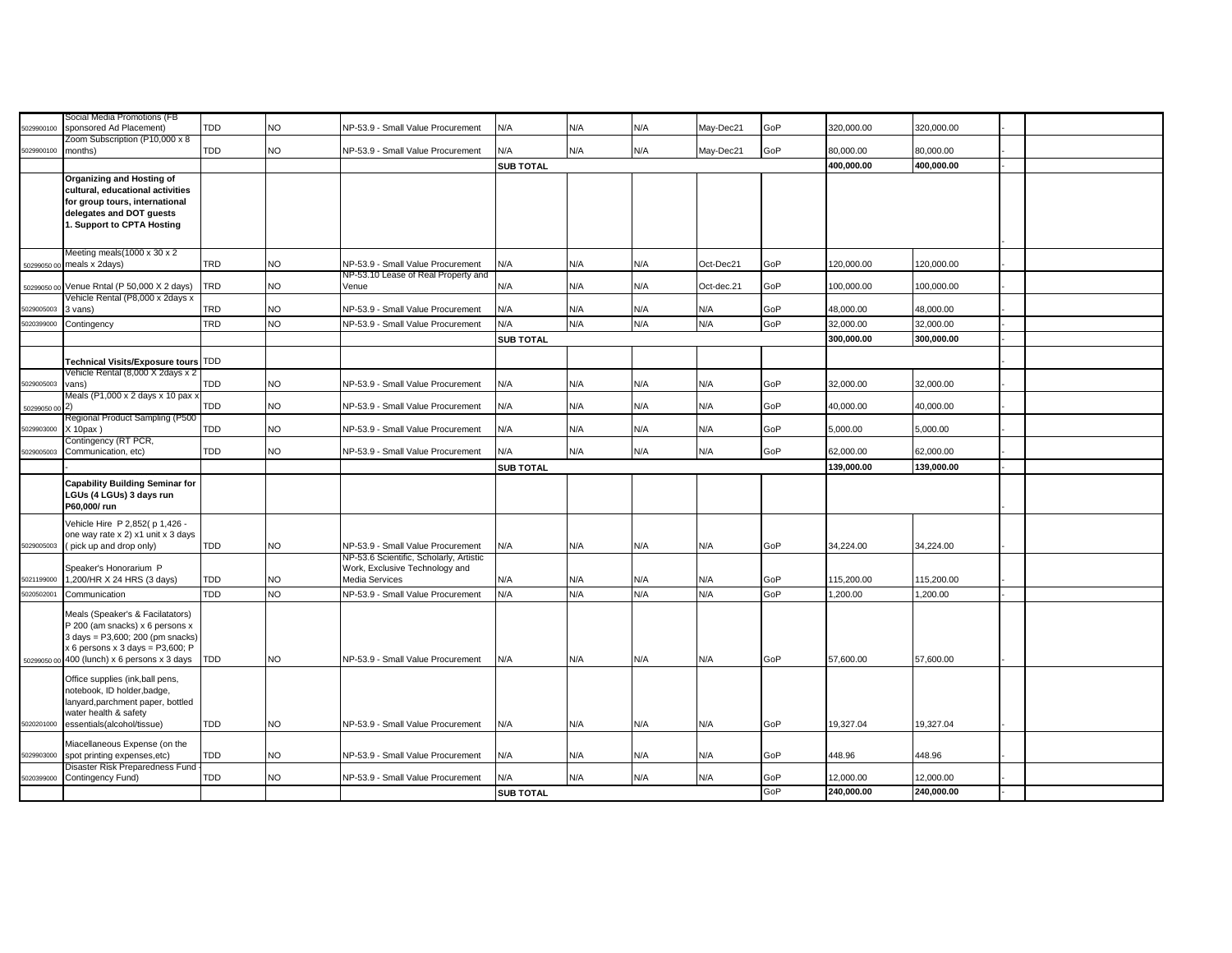|            | <b>Tourism Awareness and</b>                                                  |            |           |                                                                           |                  |        |        |          |     |            |            |  |
|------------|-------------------------------------------------------------------------------|------------|-----------|---------------------------------------------------------------------------|------------------|--------|--------|----------|-----|------------|------------|--|
|            | <b>Capability Building Seminar for</b><br><b>AVA Ortigas and Neighborhood</b> |            |           |                                                                           |                  |        |        |          |     |            |            |  |
|            | Speaker Honorarium P 1,200/hr x                                               |            |           | NP-53.6 Scientific, Scholarly, Artistic<br>Work, Exclusive Technology and |                  |        |        |          |     |            |            |  |
| 5021199000 | 3hrs)                                                                         | TDD        | NO        | <b>Media Services</b>                                                     | N/A              | N/A    | N/A    | N/A      | GoP | 3,600.00   | 3,600.00   |  |
| 6029005003 | Vehicle Hire(P 3,326 x I unit pick<br>up & drop off)                          | TDD        | NO        | NP-53.9 - Small Value Procurement                                         | N/A              | N/A    | N/A    | N/A      | GoP | 3,326.00   | 3,326.00   |  |
| 5020399000 | Health and Safety essentials<br>alcohol&tissue)                               | <b>TDD</b> | NO.       | NP-53.9 - Small Value Procurement                                         | N/A              | N/A    | N/A    | N/A      | GoP | 492.44     | 492.44     |  |
| 5029903000 | Meals of Speakers & DOT staff                                                 | TDD        | <b>NO</b> | NP-53.9 - Small Value Procurement                                         | N/A              | N/A    | N/A    | N/A      | GoP | 8.050.00   | 8,050.00   |  |
| 5029903000 | <b>Bottled water</b>                                                          | <b>TDD</b> | <b>NO</b> | NP-53.9 - Small Value Procurement                                         | N/A              | N/A    | N/A    | N/A      | GoP | 658        | 658        |  |
| 6029903000 | Giveaways                                                                     | <b>TDD</b> | <b>NO</b> | NP-53.9 - Small Value Procurement                                         | N/A              | N/A    | N/A    | N/A      | GoP | 11.984.00  | 11.984.00  |  |
| 02050200   | Communication                                                                 | <b>TDD</b> | <b>NO</b> | NP-53.9 - Small Value Procurement                                         | N/A              | N/A    | N/A    | N/A      | GoP | 300        | 300        |  |
|            | Miscellaneous                                                                 |            |           |                                                                           |                  |        |        |          |     |            |            |  |
| 5029903000 | Expense(Taxi&meals)<br>Disaster Risk Preparedness Fund                        | <b>TDD</b> | NO.       | NP-53.9 - Small Value Procurement                                         | N/A              | N/A    | N/A    | N/A      | GoP | 5.789.56   | 5,789.56   |  |
| 5029903000 | Contingency Fund)                                                             | <b>TDD</b> | NO.       | NP-53.9 - Small Value Procurement                                         | N/A              | N/A    | N/A    | N/A      | GoP | 1.800.00   | 1.800.00   |  |
|            |                                                                               |            |           |                                                                           | <b>SUB TOTAL</b> |        |        |          |     | 36,000.00  | 36.000.00  |  |
|            | <b>Safety and Security Seminar for</b><br>LGUs                                |            |           |                                                                           |                  |        |        |          |     |            |            |  |
| 502990300  | Meals (AM,PM & Lunch)                                                         | <b>TDD</b> | <b>NO</b> | NP-53.9 - Small Value Procurement                                         | N/A              | N/A    | N/A    | N/A      | GoP | 90.000.00  | 90.000.00  |  |
| 602900500  | Van rental                                                                    | <b>TDD</b> | <b>NO</b> | NP-53.9 - Small Value Procurement                                         | N/A              | N/A    | N/A    | N/A      | GoP | 16,598.00  | 16,598.00  |  |
| 5029903000 | <b>Bottled Water</b>                                                          | <b>TDD</b> | <b>NO</b> | NP-53.9 - Small Value Procurement                                         | N/A              | N/A    | N/A    | N/A      | GoP | 3,297.00   | 3,297.00   |  |
|            |                                                                               |            |           | NP-53.6 Scientific, Scholarly, Artistic                                   |                  |        |        |          |     |            |            |  |
| 5021199000 | Speaker Honorarium                                                            | <b>TDD</b> | NO.       | Work, Exclusive Technology and<br>Media Services                          | N/A              | N/A    | N/A    | N/A      | GoP | 19.200.00  | 19.200.00  |  |
| 502990300  | <b>Health and Safety Essentials</b>                                           | TDD        | <b>NO</b> | NP-53.9 - Small Value Procurement                                         | N/A              | N/A    | N/A    | N/A      | GoP | 21.288.36  | 21.288.36  |  |
| 602050200  | Communication                                                                 | <b>TDD</b> | <b>NO</b> | NP-53.9 - Small Value Procurement                                         | N/A              | N/A    | N/A    | N/A      | GoP | 300        | 300        |  |
| 6020201000 | Seminar Parahernalia                                                          | <b>TDD</b> | <b>NO</b> | NP-53.9 - Small Value Procurement                                         | N/A              | N/A    | N/A    | N/A      | GoP | 3.960.00   | 3.960.00   |  |
| 6029903000 | <b>Token of Appreciation</b>                                                  | <b>TDD</b> | <b>NO</b> | NP-53.9 - Small Value Procurement                                         | N/A              | N/A    | N/A    | N/A      | GoP | 16.455.00  | 16.445.00  |  |
| 6029903000 | Miscellaneous Expense                                                         | <b>TDD</b> | <b>NO</b> | NP-53.9 - Small Value Procurement                                         | N/A              | N/A    | N/A    | N/A      | GoP | 1.151.64   | 1,151.64   |  |
|            | Disaster Risk Preparedness Fund                                               |            | NO.       |                                                                           |                  | N/A    | N/A    | N/A      | GoP |            |            |  |
| 029903000  | Contingency Fund)                                                             | <b>TDD</b> |           | NP-53.9 - Small Value Procurement                                         | N/A              |        |        |          |     | 9.250.00   | 9.250.00   |  |
|            |                                                                               |            |           |                                                                           | <b>SUB TOTAL</b> |        |        |          |     | 185,000.00 | 185.000.00 |  |
|            | <b>Urban Tourism Industry Summit</b>                                          |            |           |                                                                           |                  |        |        |          |     |            |            |  |
|            | Events Management (Design and<br>Development of the Learning                  |            |           |                                                                           |                  |        |        |          |     |            |            |  |
|            | Module (P120,000) Multi Media                                                 |            |           |                                                                           |                  |        |        |          |     |            |            |  |
|            | Production, hybrid staging, full                                              |            |           |                                                                           |                  |        |        |          |     |            |            |  |
|            | production, branding and                                                      |            |           |                                                                           |                  |        |        |          |     |            |            |  |
| 5021199000 | integrated marketing<br>management(P435,000)                                  | TDD        | <b>NO</b> | NP-53.9 - Small Value Procurement                                         | Jul-21           | Jul-21 | Jul-21 | $Jul-21$ | GoP | 555,000.00 | 555,000.00 |  |
|            |                                                                               |            |           |                                                                           | <b>SUB TOTAL</b> |        |        |          |     | 555,000.00 | 555,000.00 |  |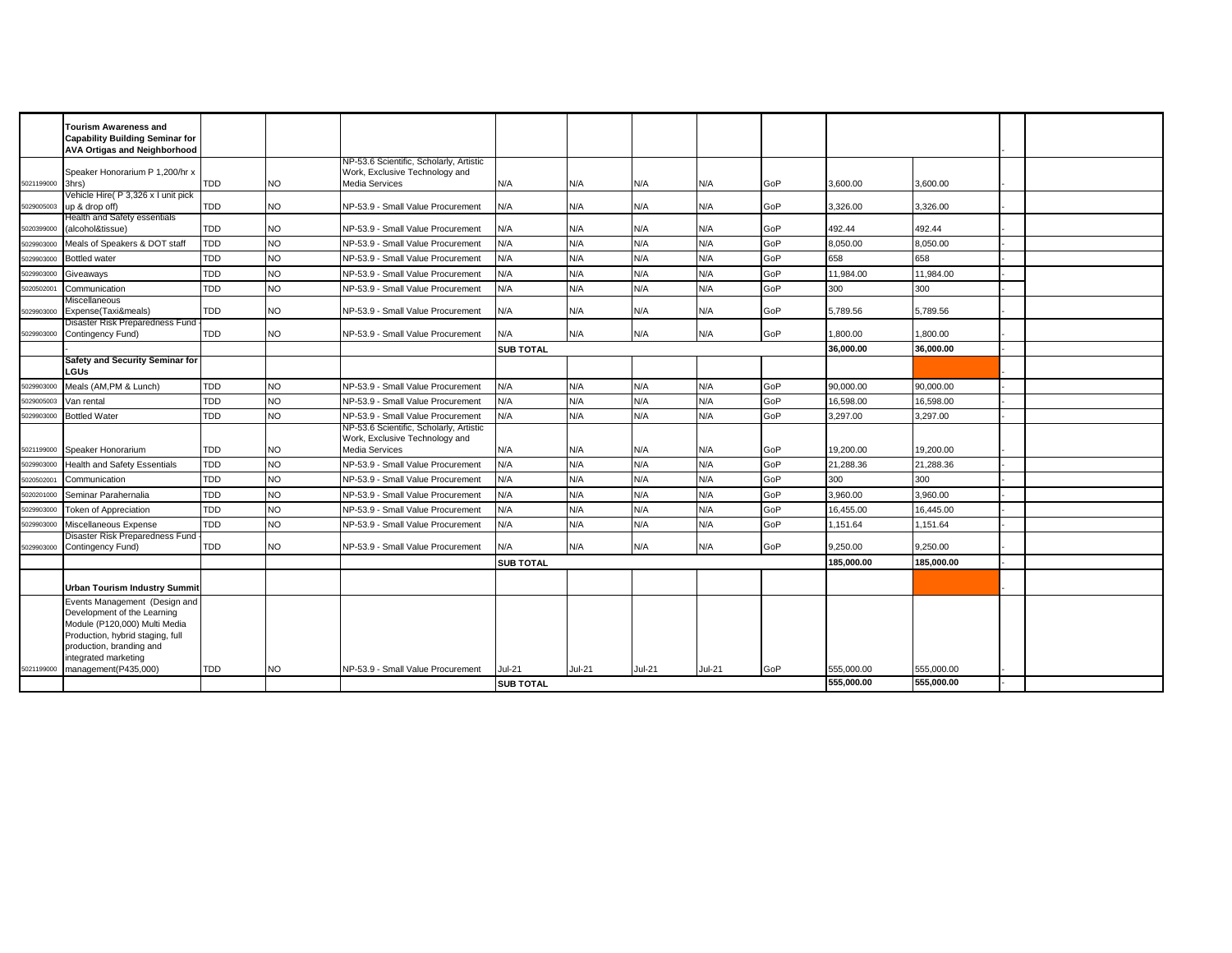|            | LEADERSHIP EXCELLENCE<br>SERIES 2021 A 360 VIRTUAL<br><b>EXPERIENCE</b><br>Computer -generated imagery<br>((CGI), hybrid webcast of live fu;;<br>production. Podcast, documentray<br>PEDAGOGICAL DESIGN AND<br>DEVELOPMENT OF THE<br>LEARNING MODULE<br><b>MULTIMEDIA</b><br>CONTENT PRODUCTION<br><b>HYBRID STAGING FUL;LL</b><br>PRODUCTION BRANDING AND<br><b>INTEGRATED MARKETING</b> |            |           |                                   |                  |              |              |              |     |            |            |                           |
|------------|-------------------------------------------------------------------------------------------------------------------------------------------------------------------------------------------------------------------------------------------------------------------------------------------------------------------------------------------------------------------------------------------|------------|-----------|-----------------------------------|------------------|--------------|--------------|--------------|-----|------------|------------|---------------------------|
| 5021199000 | MANAGEMENT (3 online<br>learning events)                                                                                                                                                                                                                                                                                                                                                  | <b>TDD</b> | NO        | NP-53.9 - Small Value Procurement | Dec-20           | $Dec-20$     | Dec-20       | Jan-21       | GoP | 977,000.00 | 977,000.00 | Downloaded TISP Fund 2020 |
|            | METRO YUMMY PICKS 2.0                                                                                                                                                                                                                                                                                                                                                                     |            |           |                                   |                  |              |              |              |     |            |            |                           |
|            | PROCUREMENT 1 (ONE LOT)                                                                                                                                                                                                                                                                                                                                                                   |            |           |                                   |                  |              |              |              |     |            |            |                           |
| 5021199000 | 1. CREATIVE WRITING<br>(P150,000)<br>Ш.<br>CREATIVE DESIGN (P<br>100,000)<br>III.<br>CREATIVE PHOTOGRAPHY<br>(30,000) IV. PROMOTIONS<br>a. Video Prodauction (P200,000)<br>B. Social Media Promotions<br>(100,000)<br>c. Text<br>Blast (50,000) d. Add Flyer<br>(50,000) V. STAYCATION<br>AND METRO YUMMY PICKS W<br>ALKING FOOD TOUR<br>DEVELOPMENT (P100,000)                           | <b>TDD</b> | NO.       | NP-53.9 - Small Value Procurement | Apr-21           | Apr-21       | Apr-21       | Apr-21       | GoP | 780,000.00 | 780,000.00 | TPB-TLA FUND              |
|            |                                                                                                                                                                                                                                                                                                                                                                                           |            |           |                                   | <b>SUB TOTAL</b> |              |              |              |     | 780,000.00 | 780,000.00 |                           |
|            | PROCUREMENT 2 (ONE LOT)<br>1. VLOGGERS INVITATIONAL                                                                                                                                                                                                                                                                                                                                       |            |           |                                   |                  |              |              |              |     |            |            |                           |
| 5021199000 | (700,000)<br>Ш.<br>OPERATIONAL EXPENSES<br>a. Van Rental (119,000)<br>b.<br>Overtime Vehicle<br>25,500)<br>c. Call<br>cARD (6,000)<br>d.<br>coordination Meetings (40,000)                                                                                                                                                                                                                | TDD        | NO        | NP-53.9 - Small Value Procurement | April-June21     | April-June21 |              | April-June21 | GoP | 890,500.00 | 890,500.00 |                           |
|            |                                                                                                                                                                                                                                                                                                                                                                                           |            |           |                                   |                  |              | April-June21 |              |     |            |            |                           |
|            | PROCUREMENT 3 (ONE LOT)                                                                                                                                                                                                                                                                                                                                                                   |            |           |                                   | <b>SUB TOTAL</b> |              |              |              |     | 890,500.00 | 890,500.00 | TPB- TLA FUND             |
|            | MY METRO MANILA MOBILE                                                                                                                                                                                                                                                                                                                                                                    |            |           |                                   |                  |              |              |              |     |            |            |                           |
|            | APP PHASE II                                                                                                                                                                                                                                                                                                                                                                              |            |           |                                   |                  |              |              |              |     |            |            |                           |
| 5021199000 |                                                                                                                                                                                                                                                                                                                                                                                           | TDD        | NO.       | NP-53.9 - Small Value Procurement | Apr-21           | Apr-21       | Apr-21       | Apr-21       | GoP | 800,000.00 | 800,000.00 |                           |
|            |                                                                                                                                                                                                                                                                                                                                                                                           |            |           |                                   | <b>SUB TOTAL</b> |              |              |              |     | 800,000.00 | 800,000.00 |                           |
| 5020201000 | <b>DOT-NCR Miscellaneous</b>                                                                                                                                                                                                                                                                                                                                                              | TDD        | <b>NO</b> | NP-53.9 - Small Value Procurement | N/A              | N/A          | N/A          | N/A          | GoP | 29,500.00  | 29,500.00  | TPB-TLA FUND              |
|            |                                                                                                                                                                                                                                                                                                                                                                                           |            |           |                                   | <b>SUB TOTAL</b> |              |              |              |     | 29,500.00  | 29,500.00  |                           |
|            | vianila Food Tourism Resource<br><b>Inventory and Mapping (ONE</b><br>LOT)                                                                                                                                                                                                                                                                                                                |            |           |                                   |                  |              |              |              |     |            |            |                           |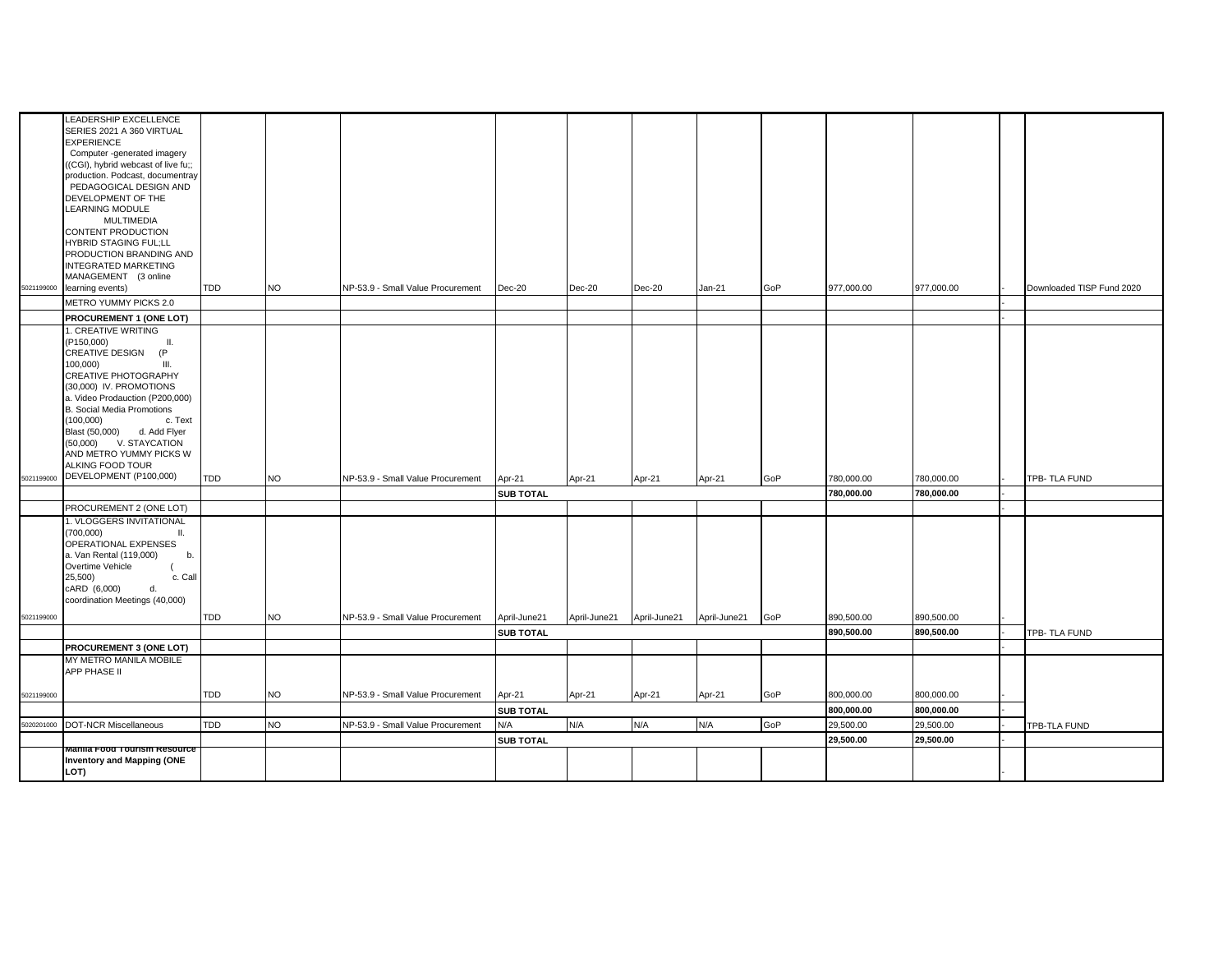|            | a. Professional Fee/Honorarium                                     |             |           |                                   |                  |        |        |            |     |              |              |               |
|------------|--------------------------------------------------------------------|-------------|-----------|-----------------------------------|------------------|--------|--------|------------|-----|--------------|--------------|---------------|
|            | for Speakers P                                                     |             |           |                                   |                  |        |        |            |     |              |              |               |
|            | 1,200/hour(18,000)<br>b. Local                                     |             |           |                                   |                  |        |        |            |     |              |              |               |
|            | Hire / Support Staff P325/day x 22                                 |             |           |                                   |                  |        |        |            |     |              |              |               |
|            | days x 5 month (35,750)<br>c.                                      |             |           |                                   |                  |        |        |            |     |              |              |               |
|            | Professional Fee -                                                 |             |           |                                   |                  |        |        |            |     |              |              |               |
|            | conceptualization and formulation                                  |             |           |                                   |                  |        |        |            |     |              |              |               |
|            | of survey Tool (25,600) MEALS                                      |             |           |                                   |                  |        |        |            |     |              |              |               |
|            | P41400 TRAVEL Van Rental -<br>5,000 x 8 days (P40,000)             |             |           |                                   |                  |        |        |            |     |              |              |               |
|            | COMMUNICATION ALLOWANCE                                            |             |           |                                   |                  |        |        |            |     |              |              |               |
|            | a. Local Hire/Support Staff                                        |             |           |                                   |                  |        |        |            |     |              |              |               |
|            | (P4,000) B. zOOM subscription                                      |             |           |                                   |                  |        |        |            |     |              |              |               |
|            | 4,000) SUPPLIES & PRINTING                                         |             |           |                                   |                  |        |        |            |     |              |              |               |
|            | (P31,251.80)                                                       |             |           |                                   |                  |        |        |            |     |              |              |               |
| 5021199000 |                                                                    | TDD         | <b>NO</b> | NP-53.9 - Small Value Procurement |                  |        |        |            | GoP | 200,000.00   | 200,000.00   | OPMD-SAA FUND |
|            |                                                                    |             |           |                                   | Apr-21           | Apr-21 | Apr-21 | Apr-21     |     |              |              |               |
|            | <b>MANILA WALKING FOOD TOUR</b>                                    |             |           |                                   | <b>SUB TOTAL</b> |        |        |            |     | 200,000.00   | 200,000.00   |               |
|            | PROGRAM                                                            |             |           |                                   |                  |        |        |            |     |              |              |               |
|            | 1. Tour creative Development                                       |             |           |                                   |                  |        |        |            |     |              |              |               |
|            | Consultancy Fee a. Food Strip                                      |             |           |                                   |                  |        |        |            |     |              |              |               |
|            | Research and Mapping                                               |             |           |                                   |                  |        |        |            |     |              |              |               |
|            | (P650,000) I. Onsite Tour Test                                     |             |           |                                   |                  |        |        |            |     |              |              |               |
|            | Run to include food and guiding                                    |             |           |                                   |                  |        |        |            |     |              |              |               |
|            | includes vehicle hire, walking                                     |             |           |                                   |                  |        |        |            |     |              |              |               |
|            | food tour and guide) P 100,000                                     |             |           |                                   |                  |        |        |            |     |              |              |               |
|            | II. Marketing and promotion                                        |             |           |                                   |                  |        |        |            |     |              |              |               |
|            | P134,400 Creatives Placement<br>P150,000 III. Administrative Costs |             |           |                                   |                  |        |        |            |     |              |              |               |
|            | Project Staff P115,390                                             |             |           |                                   |                  |        |        |            |     |              |              |               |
|            | Communication Allowance 3,000                                      |             |           |                                   |                  |        |        |            |     |              |              |               |
|            | meal meetings 20,000                                               |             |           |                                   |                  |        |        |            |     |              |              |               |
|            |                                                                    | <b>TDD</b>  |           |                                   |                  |        |        |            |     |              |              |               |
| 5021199000 |                                                                    |             | <b>NO</b> | <b>Competitive Bidding</b>        | Sep-21           | Sep-21 | Sep-21 | Sep-21     | GoP | 1,172,790.68 | 1,172,790.68 | OPMD-SAA FUND |
|            |                                                                    |             |           |                                   | <b>SUB TOTAL</b> |        |        |            |     | 1,172,790.68 | 1,172,790.68 |               |
|            | <b>Rediscover and Reimagine</b>                                    |             |           |                                   |                  |        |        |            |     |              |              |               |
|            | metro Manila (Travel By Hubs)                                      |             |           |                                   |                  |        |        |            |     |              |              |               |
| 5021199000 | Consultancy Fee                                                    | <b>TDD</b>  | <b>NO</b> | <b>Competitive Bidding</b>        | $Jun-21$         | Jun-21 | Jun-21 | Jun-21     | GoP | 1,250,000.00 | 1,250,000.00 |               |
|            | LGU Consultation(p1,000 X                                          |             |           |                                   |                  |        |        |            |     |              |              |               |
| 5021199000 | 100pax x 2 sessions                                                | TDD         | <b>NO</b> | NP-53.9 - Small Value Procurement | N/A              | N/A    | N/A    | May-21     | GoP | 200,000.00   | 200,000.00   |               |
| 5029903000 | Meal Meetings (1,000 x 5 pax x 9<br>meetings                       | TDD         | <b>NO</b> | NP-53.9 - Small Value Procurement | N/A              | N/A    | N/A    | N/A        | GoP | 45,000.00    | 45,000.00    |               |
|            |                                                                    |             |           |                                   |                  |        |        |            |     |              |              |               |
| 5029903000 | Communication /Contingency                                         | TDD         | <b>NO</b> | NP-53.9 - Small Value Procurement | N/A              | N/A    | N/A    | N/A        | GoP | 5,000.00     | 5,000.00     | OPMD-SAA FUND |
|            | <b>TOURISM FRONTLINE</b>                                           |             |           |                                   | <b>SUB TOTAL</b> |        |        |            |     | 1,500,000.00 | 1,500,000.00 |               |
|            | <b>SERVICES UNIT (TFSU)</b>                                        |             |           |                                   |                  |        |        |            |     |              |              |               |
|            | (ACTIVITIES/PROGRAMS)                                              |             |           |                                   |                  |        |        |            |     |              |              |               |
|            | <b>Management of Returning</b>                                     |             |           |                                   |                  |        |        |            |     |              |              |               |
|            | <b>Overseas Filipinos and Foreign</b>                              |             |           |                                   |                  |        |        |            |     |              |              |               |
|            | <b>Nationals</b>                                                   |             |           |                                   |                  |        |        |            |     |              |              |               |
|            |                                                                    |             |           |                                   |                  |        |        |            |     |              |              |               |
| 5021199000 | Other Professional Services                                        | TDD/TFSU    | <b>NO</b> | NP-53.9 - Small Value Procurement | N/A              | N/A    | N/A    | Jan-Dec 21 | GoP | 5,078,000.00 | 5,078,000.00 |               |
|            | Support to Airport Operations for                                  |             |           |                                   |                  |        |        |            |     |              |              |               |
|            | the Management of Overseas                                         |             |           |                                   |                  |        |        |            |     |              |              |               |
|            | Filipinos and Foreign Nationals                                    |             |           |                                   |                  |        |        |            |     |              |              |               |
| 5021199000 | (MEALS Expenses for TFSU)                                          | <b>TFSU</b> | <b>NO</b> | NP-53.9 - Small Value Procurement | N/A              | N/A    | N/A    | Jan-Dec 21 | GoP | 822,000.00   | 822,000.00   |               |
|            | Issuance of new normal Airport                                     |             |           |                                   |                  |        |        |            |     |              |              |               |
|            | Frontliner's Unifrom (4,500/pax                                    |             |           |                                   |                  |        |        |            |     |              |              |               |
|            | (25 PAX) (Customized PPE                                           |             |           |                                   |                  |        |        |            |     |              |              |               |
|            | 1,500/PC X 3 sets                                                  | <b>TFSU</b> | <b>NO</b> | NP-53.9 - Small Value Procurement | Mar-21           | N/A    | N/A    | Jan-Dec 21 | GoP | 113,000.00   | 113,000.00   |               |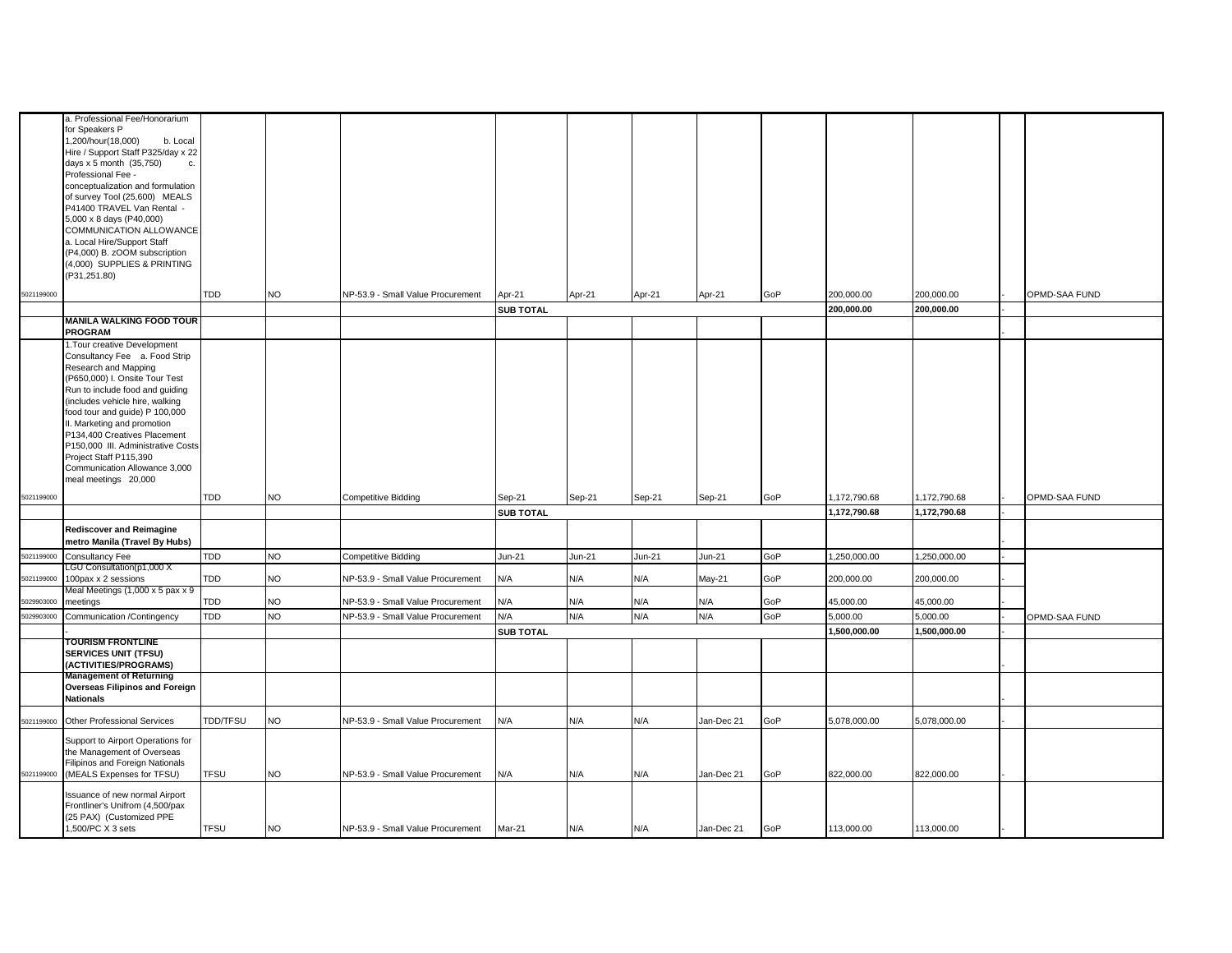|                     |                                                                                                                                                                                                                                  |             |           |                                                                          | <b>SUB TOTAL</b>   |     |               |               |     | 6,013,000.00  | 6,013,000.00  |                       |
|---------------------|----------------------------------------------------------------------------------------------------------------------------------------------------------------------------------------------------------------------------------|-------------|-----------|--------------------------------------------------------------------------|--------------------|-----|---------------|---------------|-----|---------------|---------------|-----------------------|
|                     | Packed meals for TFSU and DOT<br>NCR Staff assigned in the<br>management of returning<br>ocerseas Filipinos & Foreign<br>Nationals (200/meal x 17pax x 2                                                                         |             |           |                                                                          |                    |     |               |               |     |               |               | QMS 2020 DOWNLOADED   |
| 5029903000          | meals/day x 3 months (90 days)                                                                                                                                                                                                   | <b>TFSU</b> | NO        | NP-53.2 Emergency Cases                                                  | N/A                | N/A | Jan-21        | Jan-21        | GoP | 612.000.00    | 612,000.00    | <b>FUND</b>           |
|                     |                                                                                                                                                                                                                                  |             |           |                                                                          | <b>SUB TOTAL</b>   |     |               |               |     | 612,000.00    | 612,000.00    |                       |
|                     | <b>TOURISM REGULATION</b><br><b>DIVISION (TRD)</b>                                                                                                                                                                               |             |           |                                                                          |                    |     |               |               |     |               |               |                       |
|                     | and Processing of<br><b>Accreditation of Tourism</b><br><b>Establishments</b>                                                                                                                                                    |             |           |                                                                          |                    |     |               |               |     |               |               |                       |
| 5020303000          | Gas (53 weeks) 1,500 x 53                                                                                                                                                                                                        | <b>TRD</b>  | NO        | NP- 53.14 (New Section) Direct Retail<br>Purchase for POL Products       | N/A                | N/A | N/A           | N/A           | GoP | 79,500.00     | 79,500.00     |                       |
| 502990300           | Toll Fee (53 weeks) 200 x 53                                                                                                                                                                                                     | <b>TRD</b>  | NO.       | <b>Direct Contracting</b>                                                | N/A                | N/A | N/A           | N/A           | GoP | 10,600.00     | 10,600.00     |                       |
| 5029903000          | Miscellaneous                                                                                                                                                                                                                    | <b>TRD</b>  | <b>NO</b> | NP-53.9 - Small Value Procurement                                        | N/A                | N/A | N/A           | N/A           | GoP | 2,343.00      | 2,343.00      |                       |
|                     |                                                                                                                                                                                                                                  |             |           |                                                                          | <b>SUB TOTAL</b>   |     |               |               |     | 92,443.00     | 92.443.00     |                       |
|                     | Part 2. Inspection, Evaluation and<br>Processing of Accreditation of<br><b>Tourism Establishments</b>                                                                                                                            |             |           |                                                                          |                    |     |               |               |     |               |               |                       |
| 50299050 00 55 days | Meals (5 pax X 55 days) 500 x 5 x                                                                                                                                                                                                | <b>TRD</b>  | NO        | NP-53.9 - Small Value Procurement                                        | N/A                | N/A | N/A           | N/A           | GoP | 137,500.00    | 137,500.00    |                       |
| 5029903000          | pax) - Face shield (30pcs X 5 pax)<br>Gloves (1.5 box X 5 pax) -Alcohol<br>(3 bottles X 8 pax) - Tissue Paper/ TRD                                                                                                               |             | NO        | NP-53.9 - Small Value Procurement                                        | N/A                | N/A | N/A           | N/A           | GoP | 28,815.00     | 28,815.00     |                       |
| 5029005003          | Transportation (1 vehicle X 55<br>days)                                                                                                                                                                                          | <b>TRD</b>  | NO        | NP-53.9 - Small Value Procurement                                        | N/A                | N/A | N/A           | N/A           | GoP | 440,000.00    | 440,000.00    |                       |
| 5021199000          | Covid Testing (8 pax)                                                                                                                                                                                                            | <b>TRD</b>  | NO.       | NP-53.5 Agency-to-Agency                                                 | N/A                | N/A | N/A           | N/A           | GoP | 36,000.00     | 36,000.00     | DOWNLOADED FUNDS FROM |
|                     |                                                                                                                                                                                                                                  |             |           |                                                                          |                    |     |               |               |     | 642,315.00    | 642,315.00    | <b>OTSR</b>           |
|                     | <b>Appreciation Night for DOT-</b><br><b>NCR Stakeholders</b>                                                                                                                                                                    |             |           |                                                                          |                    |     |               |               |     |               |               |                       |
|                     | Service Provider Inclusive of the<br>following:<br>Master of Ceremony<br>Creative Director<br>Giant LED Wall<br>Full Venue Set-Up<br>- Token of appreciation to all<br>quests<br>Awards (Plaques and certificates)<br>Performers |             |           |                                                                          |                    |     |               |               |     |               |               |                       |
| 5021199000          | <b>Lights and Sounds</b>                                                                                                                                                                                                         | <b>TRD</b>  | NO        | NP-53.9 - Small Value Procurement<br>NP-53.10 Lease of Real Property and | Oct. 2021          | N/A | <b>Nov-21</b> | <b>Nov-21</b> | GoP | 300.100.00    | 300.100.00    |                       |
|                     | 50299050 00 Venue and Meals                                                                                                                                                                                                      | <b>TRD</b>  | NO        | Venue                                                                    | N/A                | N/A | <b>Nov-21</b> | <b>Nov-21</b> | GoP | 105,000.00    | 105,000.00    |                       |
|                     |                                                                                                                                                                                                                                  |             |           |                                                                          | <b>SUB TOTAL</b>   |     |               |               |     | 405,100.00    | 405,100.00    |                       |
|                     |                                                                                                                                                                                                                                  |             |           |                                                                          | <b>GRAND TOTAL</b> |     |               |               |     | 21,050,808.68 | 21,050,808.68 |                       |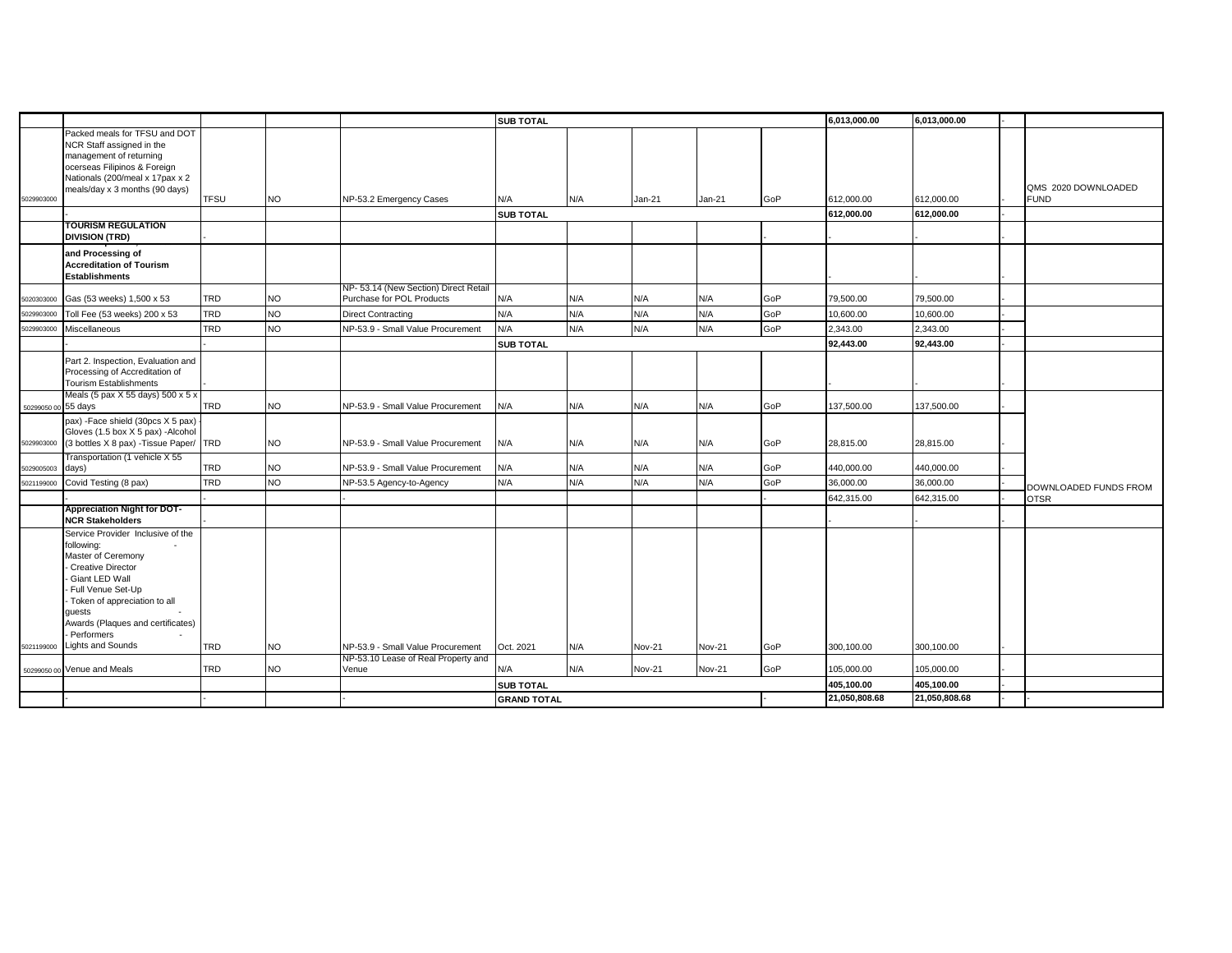## Prepared by:



BAC Secretariat

Recommending Approval:

Ernesto S. Fistor

Mantes

BAC Vice-Chairperson **BAC Chairperson** 



**ERNESTO S. TESTON MARIA VICTORIA S. RODRIGO DEE A. MANDIGMA** BAC Member BAC Member BAC Member

 $\sqrt{n}$ paje

**MARIA FE E. SANTOS VICTORIA MARGARITA V. PAJE**

 **APPROVED/DISAPPROVED:**

 **WOODROW C. MAQUILING, JR. Regional Director**